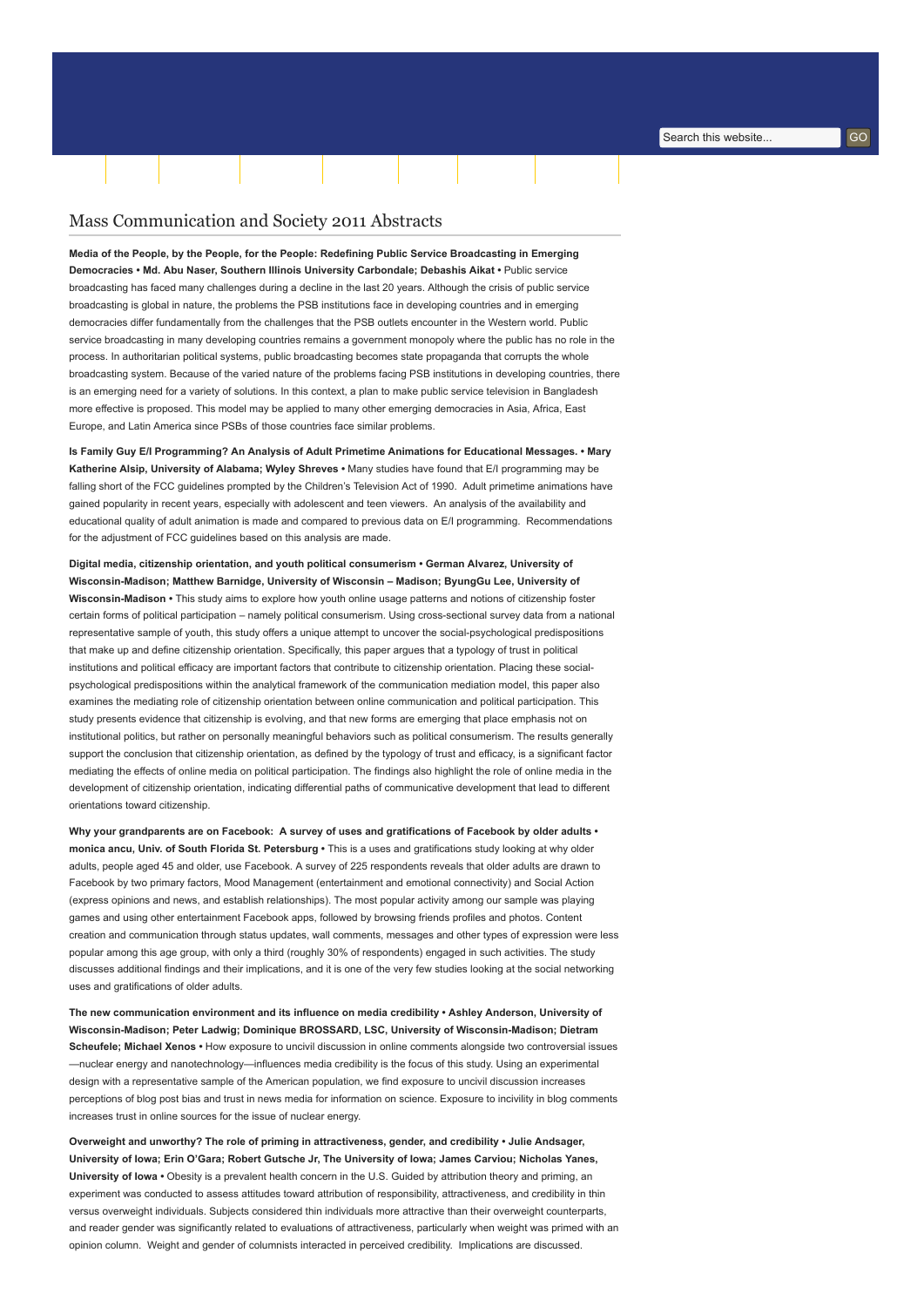The Effects of Gain and Loss Frames on Perceptions of Racial Inequality • Erin Ash, Penn State University; Mike Schmierbach, Penn State University • Previous content analytic research has examined the extent to which the media frame racial disadvantage in terms of black losses and gains and white losses and gains, finding that news reports are by far most likely to frame disadvantage in terms of what blacks are more likely (than whites) to lose. This study is an empirical test of the effects of racial gain and loss framing. Results reveal loss frames amplified perceptions that the issue was important and due to systematic, institutional causes. No main effects of race were found, but race did interact with the frame manipulation to influence perceived importance and symbolic racism. Further, regression models showed the influence of perceptions of importance, causal attributions, and symbolic racism in predicting support for two proposed remedies to alleviate the inequality.

Exploring News Media Literacy: Developing New Measures of Literacy and Knowledge • Seth Ashley, University of Missouri; Adam Maksl, University of Missouri; Stephanie Craft, University of Missouri • Using a framework previously applied to other areas of media literacy, we developed an attitudinal scale focused specifically on news media literacy and compared that to a knowledge-based index including items about the structure of the U.S. news media system. Among our college student sample, the knowledge-based index was a significant predictor of knowledge about topics in the news, while the attitudinal scale was not. Implications for future work in assessing news literacy are discussed.

Social Media Consumption, Interpersonal Relationship and Issue Awareness • Sungsoo Bang, University of Texas, Austin • This study examines the relationship between social media consumption and issue awareness using South Korea's 2007 national survey dataset. This study finds that there is a significant and positive relationship between consuming social media, such as Internet community sites, and issue awareness. The findings indicate that frequency of using social media significantly and positively increases issue awareness such as public policy. The finding also indicates using social media for socilability is positively related to issue awareness, which is essential for democracy in terms of political knowledge. Furthermore, the finding shows social media uses mediate the relationship between issue awareness and interpersonal relationship such as political discussion, which demonstrates consuming social media decrease the information gap caused by interpersonal relationship.

The Third-Person Effect Among Mormon College Students: An Examination of Social Distance and Behavioral Outcomes • Stephen Banning, Bradley University; Guy J. Golan, Syracuse University; Sherry Baker, Brigham Young University • This study examines perceived media influence amongst a highly religious sample of Mormon college students and investigates the potential behavioral consequences of these perceptions. While Golan (2002) tested the relationship between religiosity and the third-person effect, no study to date has examined third person perceptions and their behavioral consequences amongst religious adherents. Consistent with previous research, our study found robust support for the perceptual hypothesis of the third-person effect and support for third-person perceptions as key predictors of censorship and government regulation of the mainstream news media.

The Impact of the BP Oil Spill on Views about Nuclear Energy: A Natural Experiment • John Besley, University of South Carolina; Sang Hwa Oh, University of South Carolina • A natural experiment involving a survey about nuclear energy conducted just before the BP oil spill and followed-up after the oil spill showed that self-reported attention to the oil spill interacted with environmental attitudes to produce higher perceived risks and less overall support for nuclear risk management policies. An experimental manipulation that involved asking half of the respondents about the oil spill, prior to asking about nuclear energy, resulted in more negative views about nuclear energy. The research speaks to climatechange-related debate about the value of arguing in favor of one energy technology through the critique of another.

What Viewers Want: Assessing the impact of host bias on perceptions of credibility in political talk shows • Leticia Bode; Emily Vraga, University of Wisconsin-Madison; Magda Konieczna; Michael Mirer; German Alvarez, University of Wisconsin-Madison; Courtney Johnson • The new media environment, and particularly cable news, has recently embraced a partisan style of journalism. It is unclear how subtle changes in the way this style is adopted affect how viewers perceive and evaluate the journalists and programs in question. To consider this question, we employ a 3×3 experimental design. Using professional actors and experienced producers and editors, we imitated a punditbased political talk show, altering whether the host was neutral, conservative, or liberal, and whether he gave equal time to both sides of the argument, or unevenly distributed time either in favor of the liberal or the conservative guest. We expected that both overt bias and the more subtle bias of allowing one side more time would both factor into evaluations of the host and the program's credibility, and this expectation is supported by the data. Moreover, their effects are contingent upon the partisan identity of the viewer, and there is an important interaction between the two types of bias. Our findings have significant implications for models of journalism in the cable news era.

Factors Affecting Journalistic Adherence to the Protest Paradigm: The Influence of Protest Goals and Tactics • Michael Boyle, West Chester University; Cory Armstrong, University of Florida; Doug McLeod • A recent spate of protest activity across the globe has reinforced the important role that news media play in covering protesters. Research under the protest paradigm has shown that not all protest groups are treated equally and has consistently found that more deviant protest groups receive more critical coverage. However, our understanding of what factors predict when the protest paradigm will be enacted and when it will not needs further exploration and clarification. This study considers this issue using a geographically diverse set of newspapers to consider the distinct role of a protest group goals and their tactics as well as the location and issue being protested. The findings indicate that the tactics employed by protest groups have a significant bearing on how they are treated trumping the influence of goals. Further, it is clear that location and issue indirectly influence coverage by influencing group tactics.

Mirror, Mirror on the Screen…The Facebook-Narcissism Connection • Jennifer Braddock, University of Florida •Narcissism is an issue of increasing concern among current generations in the United States. Young individuals are also more connected than ever, particularly via the social networking site Facebook. This study uncovers several relationships between narcissism as determined by responses to the NPI-16 and Facebook use based on Uses and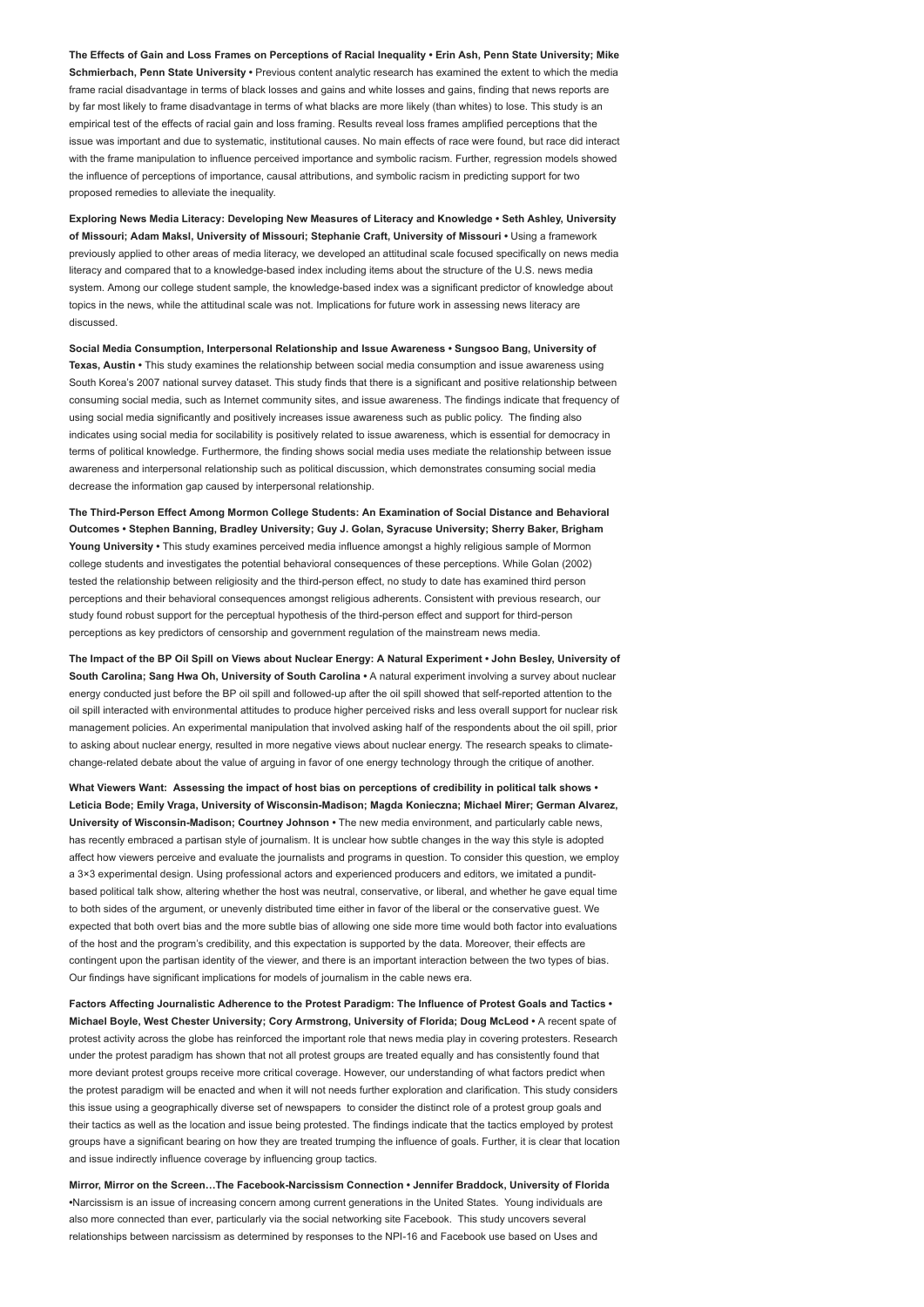Gratifications Theory. The data suggest that narcissistic individuals look to Facebook to support their self-promoting tendencies.

Everything is Not What It Seems: An Examination of Sitcom Sibling Interactions • Nancy Bressler • Real-life sibling interactions may not be as simplistic as the portrayals on television sitcoms. Yet, real-life siblings may still identify with these characters. This study examined popular family sitcoms during the 2009-2010 television season using a quantitative content analysis. The valence of interactions, types of interactions, sources of conflict, and overall outcomes were all investigated. These results were further correlated with each sitcom to determine if there was a pattern of sibling interactions.

The pregnancy of ""Skinny Moms"" for Sale!: Representations of Celebrity Moms' Pregnancies in Korean Online Media" Jiyoung Chae • This paper explores the representations of celebrity mothers' pregnancies in Korean online media. An analysis of articles dealing with ten Korean female celebrities' pregnancies revealed that the celebrities' thinness during and just after pregnancy are highly emphasized by the media and those celebrities are called ""skinny moms." In skinny mom discourses, celebrity moms are portrayed as a woman who has both ideal beauty and motherhood. These representations imply that women should be thin and beautiful even during their pregnancies. Also, what the celebrities consume to maintain the skinny body is the center of attention. As a result, the celebrities' bodies are commodified and objectified by the media representations, which is for women who aspire to have a thin and beautiful pregnancy as they do.

Third-person perception and health beliefs • John Chapin, Penn State • Purpose: To study third-person perception (TPP) within the context of a public health issue (intimate partner violence) and to explore theoretical linkage between TPP and the health belief model. Methods: Survey of 316 medical professionals Results: Medical professionals exhibit TPP, believing they are less influenced than patients by media depictions of IPV. In terms of the Health Belief Model, one element, perceived susceptibility, emerged as a predictor of TPP. Conclusions: There is a rich area of health-related messages yet to be explored in future research.

Adolescents' Varying Responses to Pro-Health Messages After Media Literacy Training • Yi-Chun Chen • With an increasing attention to entertainment-education (EE) as an integral part of health campaigns, children cultivated in more than two decades of media literacy (ML) movements might view EE differently. This paper thus asks: Will different approaches to media literacy impede the effectiveness of entertainment-education? A total of 105 adolescents participated in a 2 (sex: female and male) X 3 (ML approaches: negative mediation, positive mediation and control) posttest only with a control group quasi-experimental design. Results showed that a positive evaluative not only had positive influences on key decision-making process concerning alcohol use but also heightened the effectiveness of prohealth entertainment. Significant sex effects also indicated that female adolescents may be more receptive to the educational aspect of health-focused entertainment-education than their counterparts. Findings suggest that media literacy could enhance pro-health entertainment and has the potential to be employed simultaneously in health campaigns to improve adolescents' health.

Examining the Conjoint Influence of Parental Mediation and Media Literacy in Substance Use • Yi-Chun Chen; Erica Austin • Prior research has established significant factors that impact individuals' substance use behavior, including parental communication strategies and their level of media literacy. This study bridges the gap between parental mediation and media literacy in relation to substance use. Two separate cross-sectional Internet studies with each survey focusing on either alcohol (n=347) or tobacco use behavior (n=291) were conducted at a large mid-Atlantic university (N=638). Mediation and coviewing had distinctive relationships with media literacy, such that coviewing predicted less advertising skepticism but more critical thinking, negative mediation consistently associated with higher levels of media literacy, rulemaking associated with lower levels of critical thinking, and positive mediation associated with lower levels of advertising skepticism but was unrelated to critical thinking. The results show that parental communication influences can be traced into early adulthood and that strategies which cultivate independent, analytical message processing have indirect protective effects but passive strategies can increase risk.

The Indirect Effect of Media on Political Participation: How Media Promote Political Participation • Doo-Hun Choi, University of Wisconsin – Madison • Analyzing data from the 2008 ANES, the study explored the role of media use in influencing political participation. Particularly, the research examined (a) the relationship between media use and interpersonal trust and (b) the connection between interpersonal trust and political participation. The findings support the thesis that interpersonal trust was positively related to political participation. Moreover, Internet use promoted interpersonal trust, whereas national television viewing was negatively associated with interpersonal trust. Taken together, the findings suggest that the Internet may enhance political participation at least indirectly, an effect mediated by interpersonal trust. Results and implications are discussed in greater detail.

The effect of geographical distance and intensity of online news on user emotion, personal relevance, and perceived intensity • EunRyung Chong, University of Maryland; Ronald Yaros, University of Maryland; John Newhagen • More than two decades of online news environment invited reconsideration of the traditional journalistic definition of ""proximity." Emotional or virtual proximity of users was examined by 2 (geographical distance) X 2(news story intensity) within subject factorial design online survey experiment. Perceived news intensity and perceived personal relevance to the online news were measured. Findings indicate that emotional proximity is independent from geographical proximity. Virtual proximity, however, illustrates strong association with the geographical proximity. In ""near"" story, users appeared more strongly to be involved in low intensive story than high intensive story, while in ""far"" story, high intensive story more affected users than low intensive story. The implication of findings for editorial direction of online news is suggested.

Packaging Inspiration: Al Qaeda's Digital Magazine Strategy and Popular Culture Resonance • Susan Currie Sivek, Mass Communication, Linfield College • This study examines the function and content of Inspire magazine, an English-language digital publication created by Al Qaeda of the Arabian Peninsula with the goal of recruiting Western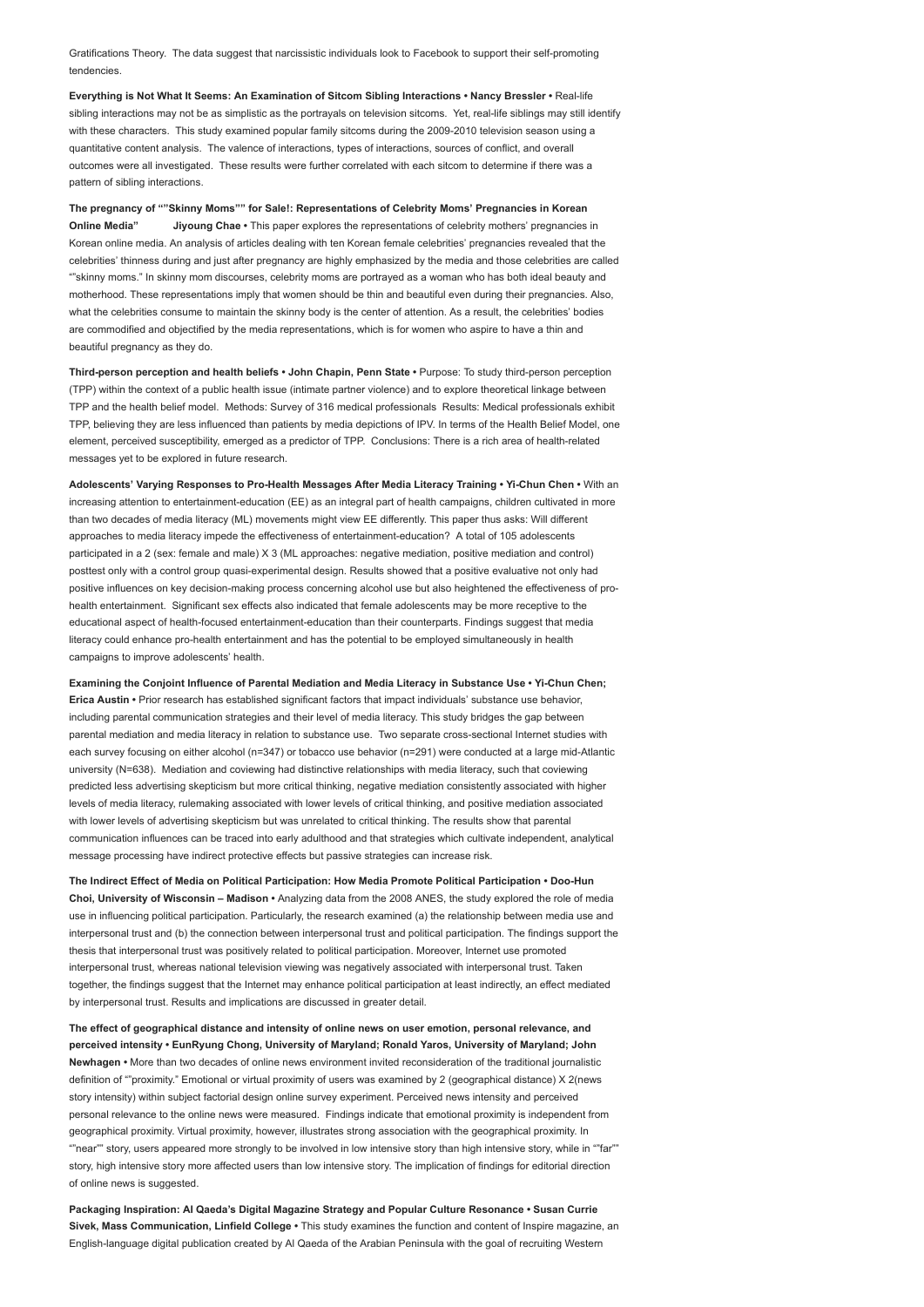Muslims to participate in jihad. The selection of the digital magazine medium, as well as the resonance of the content with Western popular culture narratives and tropes, are considered in light of existing research on magazines, social movements, and Islamic terrorism.

The effect of narrative messages on young adults' response to a health message about Hepatitis C • Michelle Dangiuro-Baker, Penn State University; Fuyuan Shen, Ad Division · Designing health messages for young adults can be challenging, both in getting the attention of young adults and persuading them to adopt safe health behaviors. This study, guided by narrative transportation theory, explored the role that story formats play in immersing young adults into a health message and persuading them to adopt a specific health behavior. An experiment (N=125) was conducted featuring public service announcements (PSAs) regarding the dangers of the Hepatitis C Virus that utilized a 2 (message format: factual vs. narrative) X 2 (message valence: positive vs. negative) factorial design. Results indicated an interaction between valence and message format, with negatively valenced narratives leading to greater persuasion and transportation than positively valenced messages and factual messages when controlling for perceived susceptibility to Hepatitis C. Transportation was shown to fully mediate the relationship between the negative-narrative message and persuasion. However, neither message format nor valence significantly impacted behavior intention, a possible effect of participants' low perceived susceptibility to contracting the Hepatitis C Virus.

Adding Depth to the Relationship Between Reading Skills and Television Viewing • Steven Dick, Picard Center for Child Development and Lifelong Learning; William Davie; Betsy Bryan Miguez • It has been long accepted that there is a negative correlation between excessive television and academic performance, however, with so many children watching at least some television each day, it is worth considering the effects of more limited viewing. This project performs a secondary analysis on a nationally representative (NAEP) dataset of more than 26,000 students to evaluate the relationship between television viewing and academic achievement. Findings include support for the positive effect of moderate viewing among certain young demographic groups (males, students in poverty, Hispanics, and English language learners), which in this study contrasts with the diminishing return of the viewing benefit as students matured.

Partisan Balance and Bias in TV Network Coverage of the 2000, 2004 and 2008 Presidential Elections • Arvind Diddi, State University of New York at Oswego; Frederick Fico; Geri Alumit Zeldes, Michigan State University •This study did a content analysis of television broadcast network news in the 2008 presidential election to examine the partisan balance and bias and compared it with the 2000 and 2004 presidential elections. The study replicated the partisan balance and bias measures used in similar studies in 2000 and 2004 elections. The study findings were comparable to the general conclusions of the earlier research. However, the 2008 data indicated that though the broadcast news networks were largely balanced in their coverage they showed a slight Republican tilt in their coverage.

Money Mothers and Mediators: A Thematic Analysis of Say Yes to the Dress • Katherine Eaves, University of Oklahoma • The explosive growth of the now multi-billion dollar a year wedding industry has been fueled in part by a dramatic increase in the number of wedding-focused television programs. These programs, much like other forms of bridal-focused media, present women with images, ideas and fantasies about what their weddings should be like, look like and feel like. Using a thematic analysis method and social constructionist theoretical perspective, this study identifies three primary thematic elements in the wedding-focused program Say Yes to the Dress; the role of the mother, financial considerations (or lack thereof), and the positioning of the bridal consultant as a mediator.

Understanding News Preferences in a "Post-Broadcast Democracy": A Content-by-Style Typology for the Contemporary News Environment • Stephanie Edgerly, University of Wisconsin-Madison; Kjerstin Thorson, University of Southern California; Emily Vraga, University of Wisconsin-Madison; Dhavan Shah • This study develops a 2×2 news typology accounting for an individual's orientation toward content (news vs. entertainment) and style (factual reports vs. pundit opinions). Findings from cross-sectional and panel data reveal that our typology predicts distinct patterns of news consumption during the 2008 election. Specifically, we predict selection of cable news outlets, soft news programs, and late-night talk shows. Our results also shed light on knowledge change during the 2008 election season.

In Deepwater: A comparative analysis of The New York Times and The Guardian's coverage of the BP oil spill • Patrick Ferrucci, U of Missouri • This paper offers a comparative analysis of news coverage by The New York Times and The Guardian during the ten days following the BP oil spill of April 20, 2010. Ethnographic content analysis examines the coverage, and institutional analysis examines the outlets in broader cultural and economic contexts. The paper concludes that despite what existing literature would suggest, The New York Times better embodied the spirit of journalism through a diversity of sources and ideas.

The green editorial debate: A comparison of the framing of environmental issues in the Columbia Daily Tribune and St. Louis Post-Dispatch • Maria Garcia, University of Missouri-Columbia; Guy J. Golan, Syracuse University; Jeffrey Joe Pe-Aguirre, University of Central Arkansas • The current study compares how environmental issues were framed in the editorial section of a small community newspaper, Columbia Daily Tribune, and metropolitan newspaper, St. Louis Post-Dispatch. The results of a content analysis point to significant differences in the framing strategies, news values and overall valence in coverage between the two newspapers. The central function of community journalism in relationship to the formation of civic participation and public opinion are discussed.

Expressing opinions on GLBT tolerance using Facebook: A modern application of the spiral of silence • Sherice Gearhart, Texas Tech University; Weiwu Zhang, Texas Tech University • The present study examined the role of the spiral of silence, in the online environment of the social network site (SNS) Facebook as it is used to express opinions on tolerance for gays and lesbians. Using an experimental manipulation, respondents were presented with either a friendly or hostile hypothetical scenario concerning gay-bullying, a social issue has recently garnered increased media attention and impacts the lives of people across the country. Issue importance and willingness to self-censor indicated the presence of the spiral of silence, so did other individual level variables such as age, gender, media and level of social tolerance. However, perceived climates of opinion and attitude certainty were not found to have any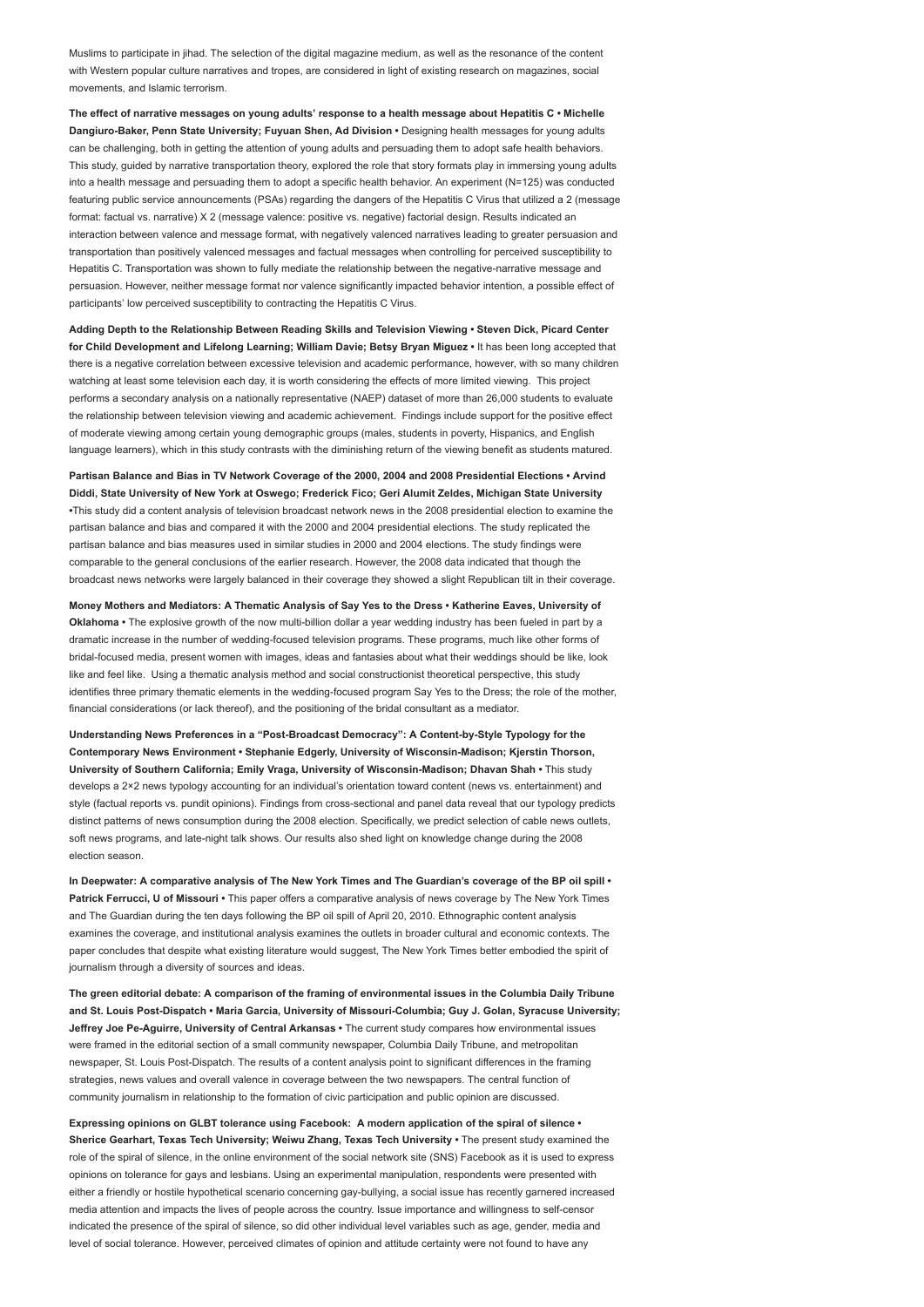significant impact. Findings suggest that the spiral of silence does, in fact, exist in the online context of Facebook, an SNS based upon relationships anchored to offline others. Theoretical and practical implications of this study are discussed.

Prevalence and Context of Verbal Aggression in Children's Television Programming • jack glascock, Illinois State University • This study examines the prevalence and context of verbal aggression in children's television programming. In all 256 episodes of children's programming from cable and broadcast television were examined. About 18 acts of verbal aggression were found, most of which were insults (49.2%) and name calling (24%). A majority of the acts were depicted as externally motivated, justified and followed by either positive or neutral reinforcement. Proportionately, male and female characters were equally verbally aggressive however female characters were more likely than expected to be victims. Social learning implications are discussed.

Perceived H1N1 flu vaccine efficacy and likelihood of vaccine uptake: Assessing the influences of mass media and risk perception • Gang (Kevin) Han, Iowa State University; Kejun Chu; Guolin Shen • This study examines the influences on college students' perceived efficacy of H1N1 flu vaccine that are exerted by mass media and risk perception, along with personal experience, interpersonal communication and self-efficacy. Respondents' perceived likelihood of receiving flu shot is also assessed at personal, group, societal and global levels. An online survey was conducted and 1321 completed questionnaires were analyzed. Findings suggest that mass media and risk perception significantly affect respondents' perceptions of H1N1 flu shot effectiveness, where exposure to both traditional and new media also moderates the influence of risk judgment. In addition, findings reveal an ""mounting pattern"" of perceived likelihood of flu vaccine reception across these levels, wherein respondents perceive that taking H1N1 flu vaccine is more likely for mass collectives than for themselves or family.

Knowledge Gaps, Belief Gaps, and Public Opinion about Health Care Reform • Doug Hindman, Washington State University • Partisanship and political polarization has become the norm in national, and increasingly, local politics. The passage of the health care overhaul legislation, the Patient Protection and Affordable Care Act, signed into law in March 2010, was no exception to the trend towards greater levels of partisanship; the legislation passed without a single Republican vote. This study raises an additional issue thought to be associated with polarization and partisanship: the distribution among the public of beliefs regarding heavily covered political controversies. Specifically, this study tests hypotheses regarding the distribution of beliefs and knowledge about health care reform. Hypotheses are formulated that seek to extend the knowledge gap to account for the partisan environment. The belief gap hypothesis suggests that in an era of political polarization, self identification along ideological or political party dimensions would be the better predictor of knowledge and beliefs about politically contested issues than would one's educational level. Findings showed that gaps in beliefs and knowledge regarding health care reform between Republicans and Democrats grew, and traditional knowledge gaps, based on educational level, disappeared. Attention to cable TV news narrowed gaps in knowledge among party identifiers. Findings are discussed in terms of improving news coverage of partisan debates.

Clash of coverage: An analysis of the cultural framing components of U.S. newspaper reporting on the 2011 protests in Bahrain • Jennifer Hoewe, The Pennsylvania State University; Brian J. Bowe, Michigan State University • Samuel Huntington's clash of civilizations paradigm was established after the Cold War to explain an emerging new world order and was utilized in the cultural framing hypothesis' explanation of U.S. news coverage of conflicts. Through content analysis of three major U.S. newspapers' coverage of the 2011 protests in Bahrain, this study uses the cultural framing hypothesis to determine if a clash of civilizations shaped news stories. The results largely support the hypothesis and Huntington's paradigm.

Information Surplus, Information Overload, and Multiplatform News Consumption: Updating Considerations of Influential Factors • Avery Holton, University of Texas-Austin; H. Iris Chyi, University of Texas at Austin •Information surplus tends to trigger psychological effects on news and information consumers, causing information overload. This study explored novel areas of information overload, specifically with regards to news and information, and empirically examined factors associated with the degree of information overload as well as how people perceive the amount of time required to consume information across a broad spectrum of news and information platforms. The findings revealed that the majority of news and information consumers today feel overloaded with the amount of news they are confronted with. Gender, news interest, and the use of specific news platforms and outlets predict the degree of information overload. Additionally, consumers distinguish multiple news platforms by the perceived time required to consume news items on those platforms – older platforms are perceived as more time-consuming than newer platforms. Implications for media psychology, news consumption, and evolving production models are discussed.

Great Planes: National Media's Understanding of America's ""Flyover Country"" • Brian Hough, Ohio University • This content analysis investigates topical and spatial understandings of the American Great Plains by national media specifically USA Today, The Wall Street Journal, and The New York Times. The study finds (1) the Plains are sparsely mentioned in these media,; (2) stories involving economics and politics are the most common topics; (3) North Dakota and South Dakota are the most frequently mentioned states; (4) a high occurrence of depopulation articles in The New York Times.

The Rise of Specialists, the Fall of Generalists • S. Mo Jang • The present study revisits the question as to whether U.S. citizens are information specialists or information generalists. Although the literature has presented mixed views, the study provides evidence that the changing information environment facilitates the growth of specialists. Using a national survey (n=1208), the study found that individuals seek issue-specific knowledge driven by their perceived issue importance rather than by general education, and that this trend was saliently observed among those who relied on the Internet.

Framing National and International Disasters: An Analysis of Media and Actor Frames of Hurricane Katrina and Haiti Earthquake • Sun Ho Jeong, University of Texas at Austin • Using frames as organizing principles to construct meanings of an abstract concept of disaster, media and actor frames of Hurricane Katrina and Haiti Earthquake were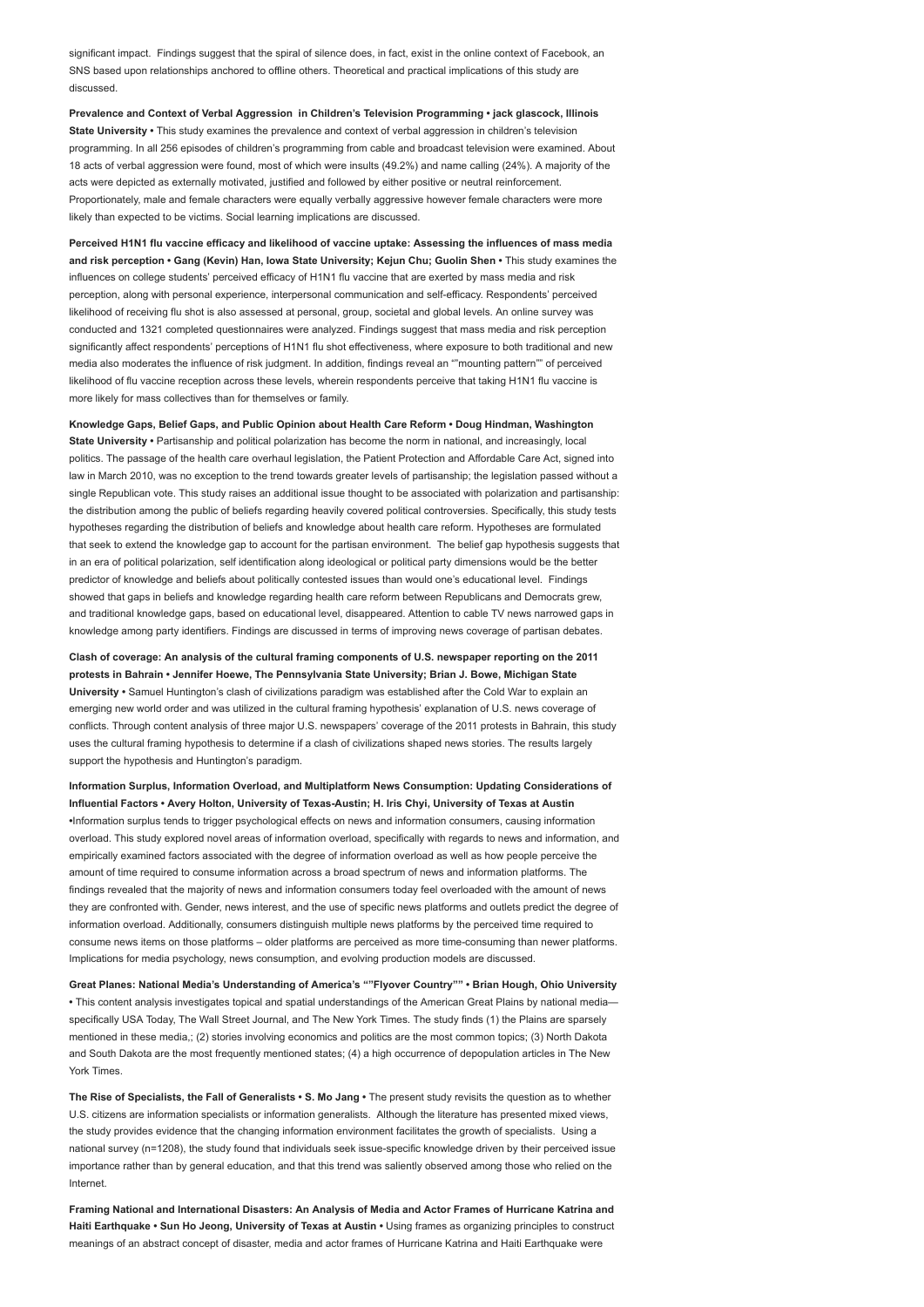examined in three stages upon development of the post-disaster relief: (a) Call for humanitarian assistance; (b) New Orleans under anarchy and hopelessness versus Haiti under scrutiny and hope; and (c) Katrina effects. Considering frames as cultural structures involving different social actors, newspapers, press releases and statements were analyzed.

Conflict Frames, Media Bias, and Power Distribution: Title IX as a Longitudinal Social-Movement Case • Kent Kaiser, Northwestern College • Through examination of Title IX as a social-movement case, this paper identified frames advocating for and against Title IX and used content analyses to discover the faithfulness with which conflict frames were transferred from the legal and legislative debate into newspapers. The study finds that the newspapers were generally faithful to the legal and legislative debate but demonstrated some bias in favor of social reform, thereby challenging hegemonic ideas and empowering the women's rights movement.

Does Online News Reading and Sharing Shape Perceptions of Online Deliberation?: Exploring the Structural Relationships among Motives and Behaviors of Online News Consumption and Online Deliberation Perceptions • Hyunjin Kang, The Pennsylvania State University; Jeong Kyu Lee, ClearWay Minnesota; Kyung Han You, The Pennsylvania State University; Seoyeon Lee • With the rapid development of interactive communication technology, the Internet is a major source of news and also plays an important role in connecting individual members of society However, Internet users may have different perspectives on whether or not the Internet positively functions as a medium for civic deliberation. Because being exposed to information on public affairs is a crucial step for one's civic engagement, this study focuses on the effects of online news consumption motives and behaviors on one's perceptions of online deliberation. The study (N = 998) explores structural relationships between online news consumption motives, behaviors —elaborative reading and sharing—and perceptions of online deliberation. The study finds significant relationships between online news consumption motives and elaborative news reading and sharing behaviors, but only elaborative reading behavior had a significant effect on one's perceptions of online deliberation. The implications of these findings are discussed.

The Digital Age, Future of News and Implications for the MDM • Andrew Kennis • This paper is an attempt to make sense out of the many questions surrounding news media performance and its inadequacies. It does this by first synthesizing two critical models of news analysis and applying their respective strengths toward the other's weaknesses. The synthesis is based on the propaganda (Herman and Chomsky 1988, 2002, 2008) and indexing models (Bennett 1990; Bennett, Livingston and Lawrence 2007). The new digital era of journalism, conventional wisdom on the topic asserts, has significantly usurped prior tendencies in terms of the domination of news themes and sources by government and corporate officials. Scholarly inquiries and findings into the matter, however, have showed that this is simply not the case (Livingston and Bennett 2003; Livingston and Van Belle 2005) and that an era of hypercommercialism is mostly to blame for a lack of news media independence (McChesney 2000, 2004, 2008). While it cannot be denied that new media and online-based news outlets are increasingly producing exceptional content, the fact remains that the reach of this content is widely dispersed and its subsequent influence is also dispersed, disparate and lacking in comparison to the traditional outlets. Most importantly, it is widely acknowledged that the leading agendasetting and U.S.-based print sources – the New York Times and Washington Post – are by-and-large responsible for an overwhelming amount of news content, which are in turn re-sourced by alternative news sources in broadcast and online-based media.

How Scholars Have Responded to Social Media Phenomena in Advertising, Communication, Marketing and Public Relations Research From 1997-2010 • Hyoungkoo Khang, University of Alabama; Eyun-Jung Ki, The University of Alabama; Lan Ye, The University of Alabama • Drawing upon the social media phenomena in both practical and academic arenas, this study explored patterns and trends of social media research over the past 14 years across the four disciplines of advertising, communication, marketing, and public relations. As a whole, these findings exhibit a definite increasing trend in terms of the number of social media-related studies published in the four disciplines. This indicates that social media has gained incremental attention among scholars, and in turn, they have been responding and keeping pace well with the increased usage and impact of this new medium. In addition, we suggest that future scholarly endeavors emphasize the prospective aspects of social media, foreseeing applications and technological progress, and elaborating theories.

Attention, Explicated: A Psychological Approach to Mass Communication" Gyoung Kim • In academia, the term ""attention"" has been defined, explicated, and studied intensively in cognitive psychology and neuroscience. However, this term is also an important factor to analyze and explain mass communication effects. This study explains and explores the mass communication theories, mass media effects, and types of a media audience in terms of media audience's psychological cognitive process of attention and suggests a new definition of attention for studying mass communication effects.

Does Disagreement Mitigate Polarization? How Partisan Media Use and Disagreement Affect Political Polarization • Yonghwan Kim; Hsuan-Ting Chen • This study examines how partisan selective exposure and interpersonal political disagreement influence political polarization. Using data from the 2008 National Annenberg Election Study, this study first investigates the association between individuals' selective partisan media use and attitude polarization. This study also examines whether disagreement in political discussion networks moderate the association between partisan selective exposure and polarization. As expected, individuals' partisan selective media use leads to political polarization. Results further show that exposure to disagreement attenuates the association between partisan media use and polarization.

How Self-Other Perceptions and Media Affordances Are Related to News Use by College Students • Esther Thorson, University of Missouri; Eunjin (Anna) Kim, University of Missouri; Margaret Duffy, University of Missouri School of Journalism • This study examines how the Self-Other variables and preferences for certain kinds of Media Affordances affect college students' news use and importance. Guided by the Media Choice Model (Thorson & Duffy, 2005) we suspected that three Self-Other variables fundamental to how people process information about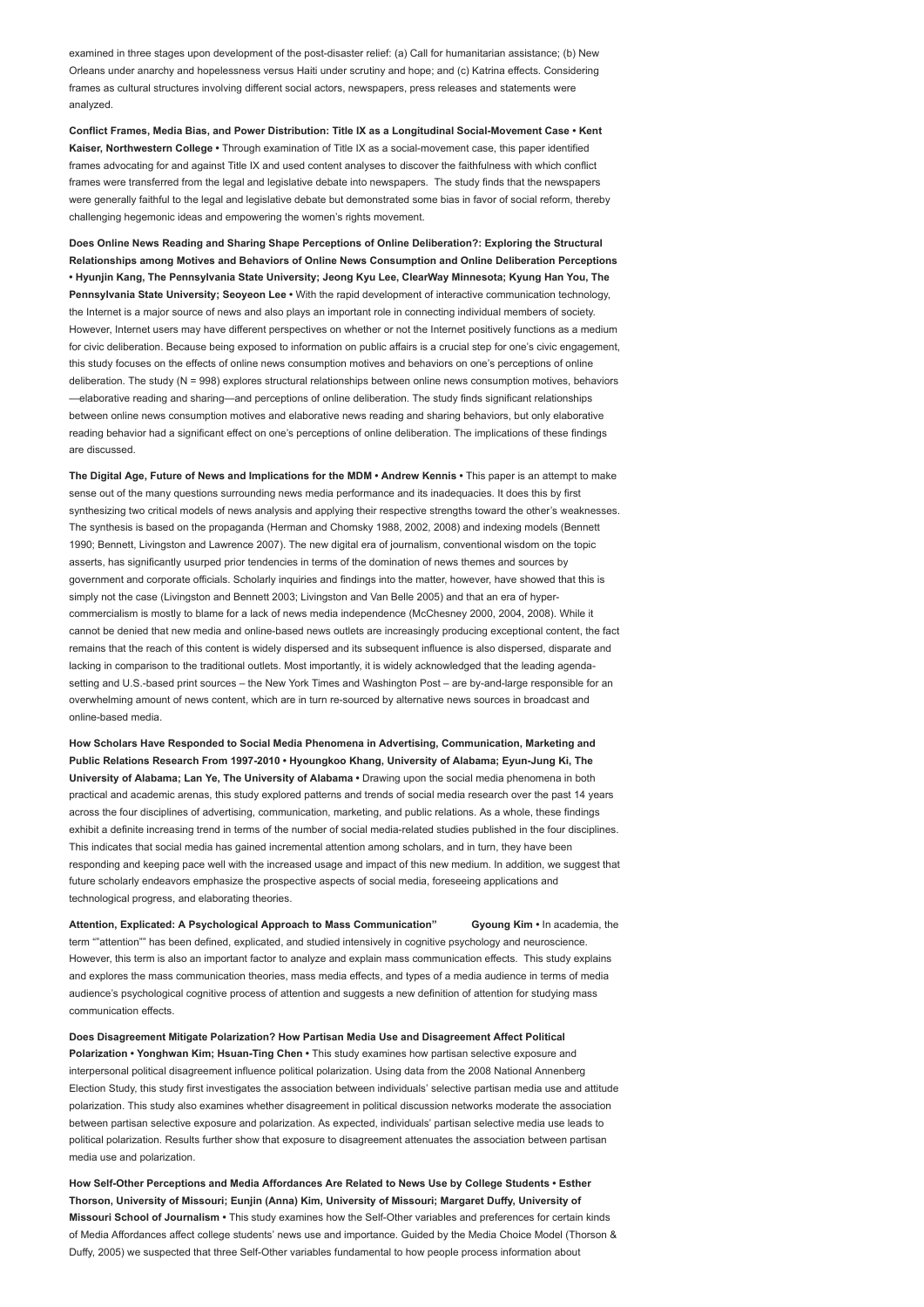themselves, others, and the relationship between the two would prove to be individual differences important to media choice. We also expected that four Media Affordances that we found college students value would predict their news use and importance. Finally, we suspected that the media features would mediate the effects of the self-other variables on news use and importance. This study discovered that the sSelf-Other variables and Media Affordances significantly predicted news use and News Importance. Also, it is revealed that Media AffordanceS successfully mediated the effect of the Self-Other variables on news use and News Importance.

Local 2.0: New Media, Advertising and the Emerging Local Web • Kathleen Kuehn • This paper offers an exploration of the local 2.0 technologies which are leading to the popularity of a ""local web"" in which place-based communities are being harnessed by start-ups and advertisers alike in order to capitalize on the untapped markets of local communities. However, new media research needs to consider this shift, as well as the implications resulting from it in regards to how it will impact social, cultural and political economic relationships. While there is much potential for the local web, there is equally many potential problems. Future media research must account for both.

Investigative Reporting and Local Power • Gerry Lanosga • This analysis of Pulitzer Prize nominations reveals a complex and varied relationship between investigative reporters and contingent groups of elites in which both sides have substantive roles to play as catalysts for societal change. Investigative journalism, though entangled with power in strikingly intimate ways, plays a role as referee among competing power groups, periodically challenging components of the social system, if only in the interest of keeping the system operating by its own rules.

Female Journalists Contribute to Greater Transparency and Accountability on Twitter • Dominic Lasorsa •Female and male journalists were found to differ little in their use of the microblog medium Twitter, including their general presence on Twitter and the topics about which they tweeted. Furthermore, female and male j-tweeters were no different in the extent to which they engaged in two characteristic microblogging activities that contest major journalistic norms, expressing opinions and admitting nonprofessionals to participate in the news production process. However, regarding a third journalistic norm—transparency—female journalists provided significantly more openness and accountability in their tweets than did male journalists. Supporting a socialization perspective, it was found that female journalists working for larger, national, prestigious news media were less likely than those working for other less ""elite"" news media to express opinions in their tweets, to allow nonprofessional participation in the news they produce on Twitter, and to provide evidence of transparency and accountability in their tweeting. The implications of these findings are considered.

Persuasive Appeals in Television Food Advertising for Children: A Comparative Analysis of Low-Nutrition vs. General-Nutrition Food Advertisements in the U.S • Hyuk Soo Kim, The University of Alabama; Doohwang Lee, University of Alabama; Yangsun Hong • Television food advertisements targeted to children were content analyzed. Using Elaboration likelihood model (ELM) of persuasion, the study identified the various advertising appeals and conceptualized as central and peripheral cues. Further, it investigated how advertising appeals of central and peripheral cues were differently associated with low-nutrition food and general-nutrition food commercials. Overall, the findings suggest that general-nutrition food commercials employed persuasive appeals of central cues more frequently than lownutrition food commercials. Theoretical, practical and regulatory implications are discussed in the discussion section.

The Impact of Contradicting Media Messages on Political Perceptions: The Case of a Partisan Dispute in Korea over Lifting Ban on U.S. Beef Imports • ByungGu Lee, University of Wisconsin-Madison • Since mass media is the primary channel through which average citizens are informed of political issues, the way a political affair is described by the media plays an important role in shaping people's political attitudes. Although its impact has largely been supported by many experimental results, not many studies have tapped into real world issues and very few have tried to answer the question of whether a frame can survive in a competitive environment. By utilizing a natural experiment setting where news frames from different types of media outlets contradicted each other, this study examined whether the impact of countervailing frames can persist in competitive environments to affect citizens' political evaluations. Along with the impact of news media frames, the influence of perceived responsibility on political judgments (Iyengar, 1989, 1990; Iyengar & Kinder, 1987) was taken into account as well. The results show that media messages with conflicting frames failed to influence citizens' political evaluations, cancelling out each other's effect. Instead, the evidence suggests that political perceptions were largely shaped by such factors as the locus of causal responsibility and policy evaluations, which, in turn, were affected by one's political ideology. Implications for framing research and suggestions for future research were discussed.

Portrayals of Eating and Drinking in Popular American TV Programs: Comparison between Scripted and Nonscripted Shows • Moon Lee, University of Florida; Lauren Gispanski • The purpose of this study was to investigate the portrayals of eating behaviors in popular American TV programs as they pertain to popular scripted television programs as well as non-scripted or ""reality"" television shows. Through a content analysis of 95 episodes, we also measured the prevalence and nature of alcohol consumption that accompanied depictions of eating behaviors in 461 scenes. Regarding the type of food, various foods were portrayed in popular American TV programs of which only 6% of foods portrayed were healthy (e.g. low in calories and fat content such as fruits, vegetables, protein bars, etc.). In addition to food consumption, approximately half of eating scenes were either accompanied by alcohol or solely contained alcoholic beverages, suggesting that popular American TV programs portray alcohol and drinking as a predominant feature of society. Implications as well as limitations of the study are also discussed in the paper.

The Effect of Editorials on Perceptions of Adolescent Marijuana Use as a Societal Problem • Stacey Hust, Washington State University; Ming Lei • News reports have influenced adolescents' perceptions of the risks of marijuana use, so media advocacy could be a useful strategy to bring awareness to this public health issue. The current study informs our understanding of the media advocacy strategy by experimentally testing the effectiveness of editorials aimed at framing adolescent marijuana use as a societal problem. The results indicate the effects of editorials with a societal frame differed based on participants' decision to use marijuana.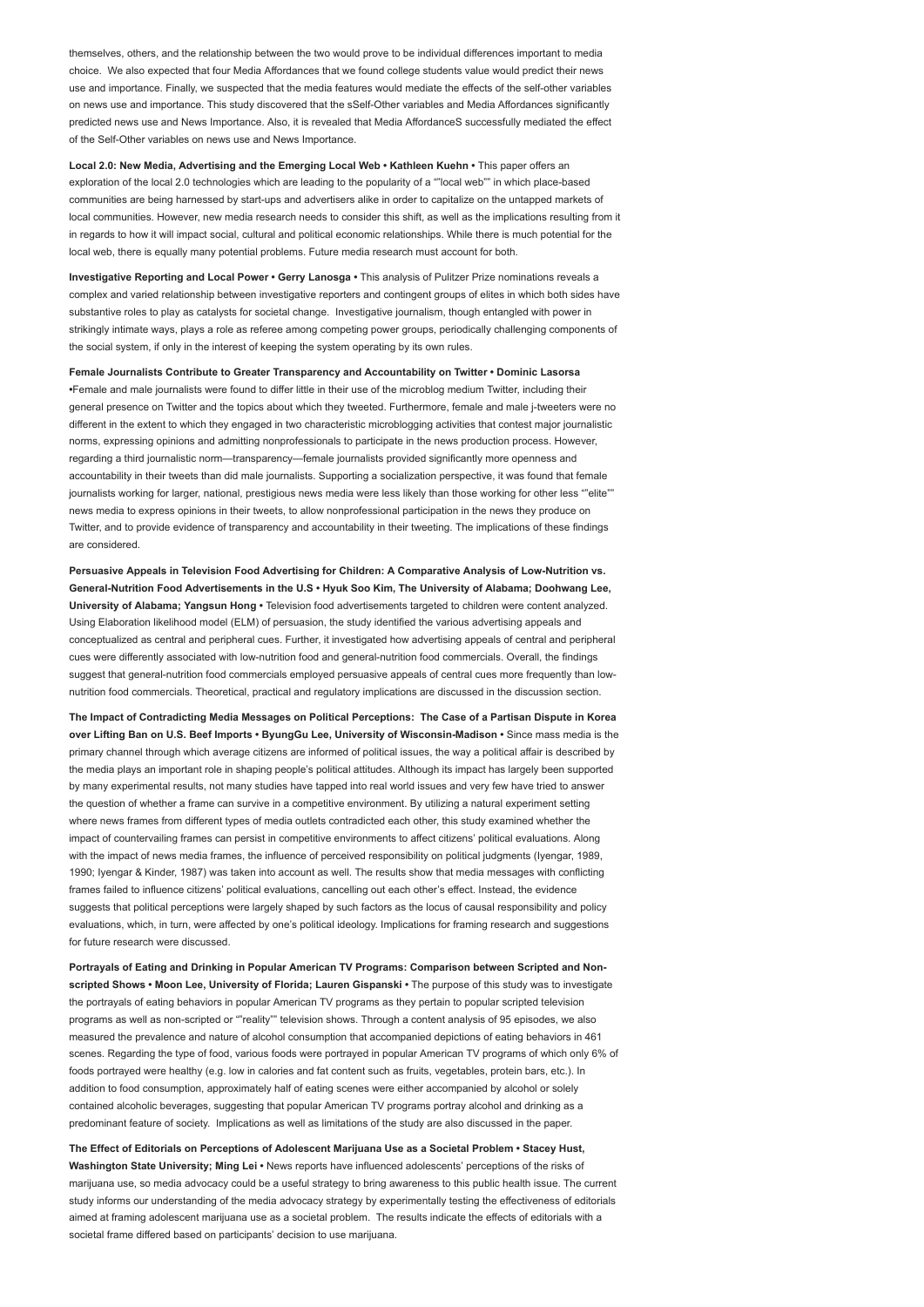The Influence of News Media on Optimism about Retrospective and Prospective Economic Issues as Sources of Social Capital: Tracing the Effects by A Path Model • Yung-I Liu • This study helps understand media's conditional effects by investigating the role of mediating attitudinal factors in explaining the relationships between media, and civic attitudes and behaviors. This study attempts to understand the mechanism by which media could influence how much optimism people have in perceiving economic issues, which accordingly could influence people's possession of social capital. Analyzing the 2004 ANES data by using the structural equation modeling approach, this study finds a path model that links news media to various dimensions of social capital through people's optimism about economic issues. The findings suggest that news media could influence people's possession of social capital indirectly through influencing people's optimism about issues that are highly important and relevant to their lives.

What motivates online disagreement expression?: Examining the influence of verbal persuasion, vicarious experience, mastery experience and self-efficacy • xudong liu, Southern Illinois University Carbondale; Aaron Veenstra, Southern Illinois University Carbondale · A 2\_2 experimental design explored factors influencing selfefficacy and the willingness to express disagreement online. The study found that self-efficacy is a salient factor in predicting whether people will choose to present different opinions on the online forum where the majority discussants opposes to their opinions. Mastery experience and verbal persuasion positively predict self-efficacy, while vicarious experience has no effects on self-efficacy concerning online disagreement expression. Overall, this study responded to the call to explore the reference group's influence on online discussion and partially confirmed online peer discussants' motivation role in discussion involvement.

When Undesirable Media Message Looms: Possibility of Event Occurrence, General Self-efficacy, and Third Person Perception • xudong liu, Southern Illinois University Carbondale • This paper examines the influence of perceived possibility of event occurrence, self-efficacy, and general self-efficacy on third person perception concerning exposure to media coverage of H1N1 swine flu pandemic. Social cognitive theory and construal level theory guided the rationale. Results from a survey showed that people's concern of disease spreading likelihood in the local community positively predicts perceived media effects on self and on others, but its impact on self-evaluation of media effect is more salient, and thus negatively influence third person perception. People confident in pretending oneself tend to be less affected by media coverage of the pandemic and demonstrate more third person perception. General self-efficacy also positively influences third person perception.

Who in the World? People, Content, and Systemic Bias on Wikipedia • Randall Livingstone, University of Oregon • This research investigates systemic bias on the English-language Wikipedia by focusing in on the representation of persons and people. The work of a particular group of editors devoted to combating bias, WikiProject:Countering System Bias, over a bounded number of edits (n = 2,204) is considered and compared to a sample (n = 2,588) drawn from the general population of editors. Statistical analysis and geographic mapping reveal successes and shortcomings of this group's work.

So, Who's an American Now? A Discourse Analysis of CNN.com's Readers' Comments on the Fort Hood Shooting and ""Jihad Jane"" Indictment • Jaime Loke, University of Oklahoma; Tania Cantrell Rosas-Moreno, Loyola University • This study discursively analyzes 2,782 readers' comments from CNN.com's stories of the Food Hood shooting and the indictment of ""Jihad Jane." The analysis illuminates society's perceptions of what it means to be American. It also helps make sense of how criminals sharing similar religious background but different race and gender are discussed. Additional research on the complex relationship among religion, race and gender within the private-public space of online news readers' comments is called for.

The ecology of news: Tracking emerging media forms • Wilson Lowrey • Low barriers to entry, failed business models, and a cultural decentering of mainstream journalism have sparked unprecedented variation in news forms and practices, and yet relatively little attention has been paid to the ongoing processes by which such innovations emerge, develop, persist, change and fade. These complex dynamics need more systematic study. This paper proposes a model that offers explanation for the evolution of news forms. The model is informed by sociological scholarship on organization ecology and by concepts from media sociology and media economics. The paper reports findings on an empirical test of aspects of the model, examining the case of ""health blogs"" – blogs that focus on health, medicine and fitness. Support for aspects of the model was found: overall, the health blog population is becoming more institutionalized and formalized, more specialized, and the growth rate more slow and stable.

Why Politics?: Young People's Motivations for Facebook Political Engagement • Timothy Macafee; Karyn Riddle, University of Wisconsin – Madison • This study uses a convenience sample of undergraduate students to explore the motivations for engaging in three Facebook political activities and probes the extent to which political predispositions predict the motivations for engaging in these political activities. Results reveal that motivations for Facebook political activity vary by activity; the extent to which political predispositions influence motivations to participate politically reveal few patterns, suggesting young people's political tendencies influence motivations for Facebook political engagement differently.

Less Objectivity Please: Teen preferences for news information • Regina Marchi, Rutgers University • This paper contributes to the ongoing discussion about news consumption among young people, examining news behaviors and attitudes of teenagers. Based on one-on-one interviews and focus group discussions with 61 racially diverse high school students, this paper examines how adolescents become informed about current events and why they prefer certain news media formats to others. The results reveal not only changing ways that news information is being accessed and new attitudes regarding what it means to be informed, but also a preference among youth for opinionated rather than objective news.

Understanding the Internet's Impact on International Knowledge and Engagement: News Attention, Social Media Use, and the 2010 Haitian Earthquake • Jason A. Martin, Indiana University School of Journalism • Relatively little is known about how Internet media use and other motivational factors are associated with outcomes such as knowledge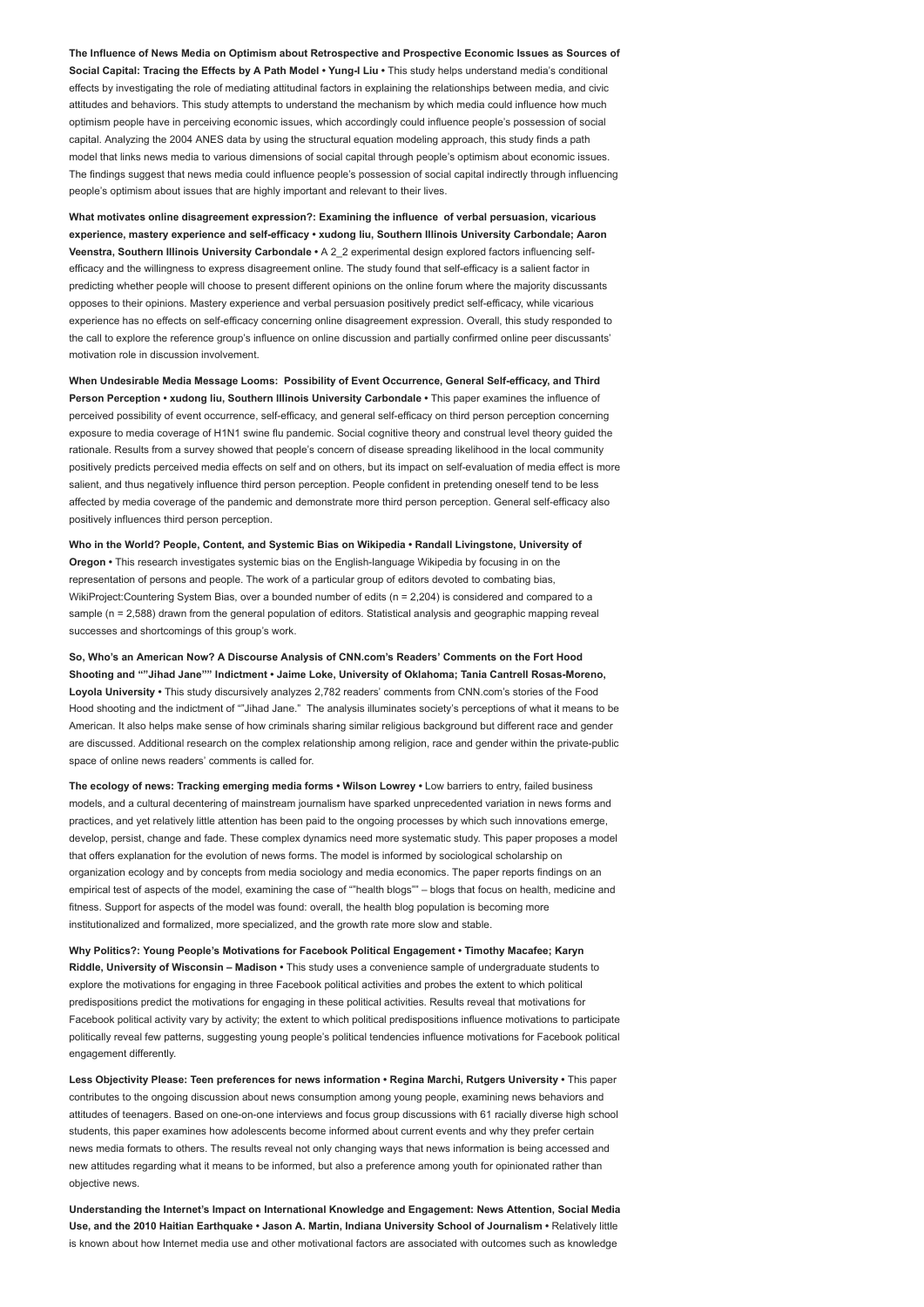of international news and involvement. Recent research suggests that attention and interaction with foreign affairs news is one path to closing the knowledge gap in this context. The acquisition of foreign affairs knowledge also has implications for individuals' abilities to have a broader worldview, to hold accurate public opinions about foreign nations, to facilitate a greater since of global belonging, and to get involved with international events. This paper examines the relationship of media use, foreign affairs political knowledge, and international involvement. A nationally representative survey conducted shortly after the 2010 Haitian earthquake produced measures of demographics, news media use, social media use, international engagement, general political knowledge, and foreign affairs knowledge. Statistical analysis found that news exposure, news attention and various types of social media use produced significant independent positive associations with international news knowledge and international involvement after demographic controls. Hierarchical regression also found that domestic political knowledge, cable TV exposure, Internet news exposure, and radio exposure were the most important predictors of international knowledge. Another regression found that news attention, e-mail use, social media use, and texting about the Haitian earthquake were the three strongest predictors of international involvement. These findings support related research that has found a positive association among Internet news use, international knowledge, and international engagement while also making new contributions regarding the importance of mediated interpersonal discussion for predicting international involvement.

Media Multitasking and Narrative Engagement: Multitasking as a Moderator of Transportation • Rachel Ross; Michael McCluskey, Ohio State University • This study investigates the role of multitasking as a moderator of narrative engagement. A sample of 201 undergraduates was exposed to either a film-only condition or a film coupled with a task to be completed on a computer, and responded to items measuring empathy, transportation, perceived realism and enjoyment. Media multitasking was found to moderate transportation, negatively impacting absorption. Evidence also showed that transportation led to perceived realism and enjoyment. Implications and potential avenues for future research are discussed.

Wikipedia vs. Encyclopedia Britannica: A Longitudinal Analysis to Identify the Impact of Social Media on the Standards of Knowledge • Marcus Messner, Virginia Commonwealth University; Marcia DiStaso, Pennsylvania State University • The collaboratively edited online encyclopedia Wikipedia is among the most popular Web sites in the world. Subsequently, it poses a great challenge to traditional encyclopedias, which for centuries have set the standards of society's knowledge. It is, therefore, important to study the impact of social media on the standards of our knowledge. This longitudinal panel study analyzed the framing of content in entries of Fortune 500 companies in Wikipedia and Encyclopedia Britannica between 2006 and 2010. Content analyses of the length, tonality and topics of 3,985 sentences showed that Wikipedia entries are significantly longer, more positively and negatively framed, and focus more on corporate social responsibilities and legal and ethical issues than in Britannica, which is predominantly neutral. The findings stress that the knowledge-generation processes in society appear to be shifting because of social media. These changes significantly impact which information becomes available to society and how it is framed.

Conceptualizing Beauty and Culture: A Quantitative Analysis of U.S. and French Women's Fashion Magazine Advertisements • Pamela Morris, Loyola University Chicago; Katharine Nichols • This study investigates differences in the concept of beauty between France and the United States based on magazine advertisements found in each country. As beauty is implicated in culture, culture is also explored. Beauty is not only a mammoth idea; but looking beautiful is a major industry. The difficulty with researching beauty is that it is elusive and varies with society. Over 570 ads from ten women's fashion magazines are reviewed. Among the major findings is that American publications consist of more ads as a percentage of total pages. American magazines also include more ad copy. French advertisements employ more English words as opposed to the number of French words found in American publications. In addition, ads for hair care products and makeup are more prevalent in the U.S. than in France. In contrast, French magazines include more ads for lotions and perfumes. Differences illustrate cultural priorities. In terms of tone, people in American publications show more smiles, while people in France are more bizarre and sexy. American advertisements present more women, nonworking women, and women as decoration than their French counterparts. This may indicate that the United States is more traditional. French publications show more men with family, which may imply more contemporary gender roles. People in French publications also demonstrate more endorsements. Even though Americans and French have many similarities, subtle differences in advertising reveal cultural variations in beauty between the two nations. This paper provides a framework for further study on advertising, culture, and beauty.

Paging Dora: Examining the impact of recognition of children's television characters through the capacity model • Cynthia Nichols, Oklahoma State University • The purpose of this study was to examine how liking and recognition influence the processing of educational and narrative content through the constructs of the capacity model. The quasi-experimental portion of this study used 3- to 5-year-old children (N = 135) in a 3 (pace) x 2 (distance) factorial, within-subject design to measure the acquisition of educational content and narrative content. Pace, distance, and children's cognitive maturity played a significant role in the acquisition of information, as well as liking and recognition. However, the sensitivity of these variables varied. Additionally, the results revealed that the degree of semantic distance and children's cognitive maturity played a significant role in their ability to acquire information from educational and narrative content.

The Influence of Knowledge Gap on Personal and Attributed HIV/AIDS Stigma in Korea • Byoungkwan Lee; Hyun Jung Oh; Seyeon Keum; Younjae Lee, Hanyang University • This study tests a comprehensive model that explicates the influence of AIDS knowledge gap on personal and attributed stigma. Fear of contagion serves as a mediator between AIDS knowledge gap and AIDS stigma. An analysis of the survey data collected to evaluate the impact of 2008 AIDS campaign in Korea reveals that AIDS knowledge was significantly associated with personal stigma both directly and indirectly but only indirectly associated with attributed stigma through fear of contagion.

Cultural Influence in Differential Normative Mechanisms: A Cross-National Study of Antismoking PSA Effectiveness • Hye-Jin Paek, Michigan State University; Hyegyu Lee; Thomas Hove, Michigan State University •This study explores the detailed mechanisms of norm message effectiveness and cross-national differences in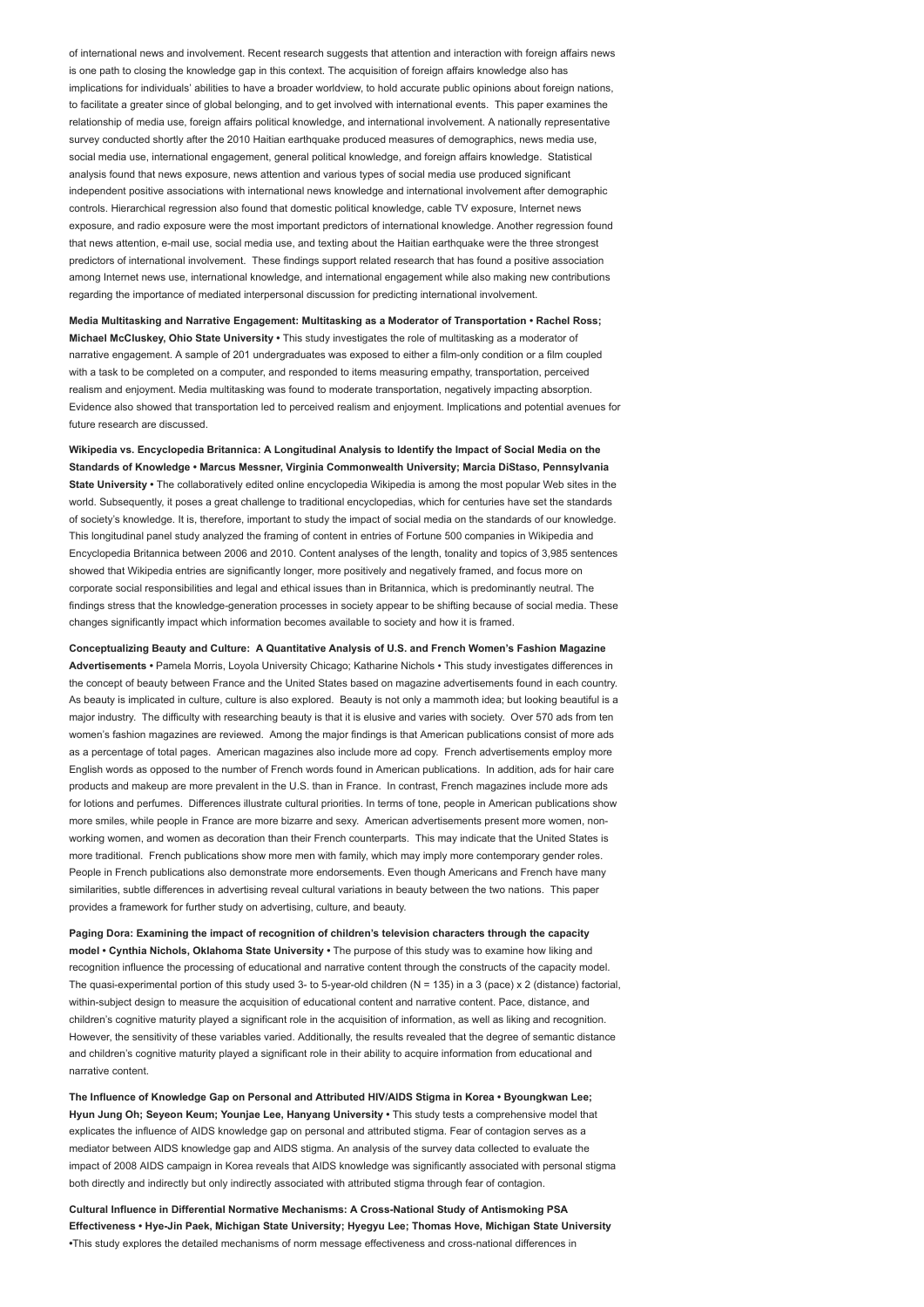normative mechanisms. Online experiment data from 464 U.S. and Korean participants reveal three findings: (1) collectivism played a significant role in audience receptivity to norm messages, but the role varied by norm type and by country; (2) descriptive and injunctive norm perceptions affected behavioral intention through different mechanisms; (3) the normative mechanism was more rigorous and consistent among Koreans than Americans.

Does Prior Message Work to Promote Motivation for Serious Game Playing? • Eun Hae Park; An Soontae • This study aims to test effects of external aid that can enhance motivation and performance of serious game playing to maximize learning effects. Based on self-determination theory, two types of rationales were examined. Also, individual's level of issue involvement was tested as a moderating variable. Overall, providing intrinsic goal was effective to increase both motivation and performance but there was no main effects and interaction effect in terms of issue involvement.

Reality TV Subgenres and Cultural Orientations: Individualistic vs. Collectivistic Values among a Multiethnic Sample of Viewers • David Park; Maria Elana Villar • This study tested uniformity of cultural orientations and reality TV subgenre preferences through gender and across a variety of ethnic groups. The results established correlations between collectivism and two reality TV subgenres, crime/police and informational reality programming, among an ethnically diverse group of participants. There were no significant correlations between individualism and any of the reality TV subgenres. Gender and ethnic differences existed in frequency of reality TV subgenre viewing, but not in orientations.

The rumors of our death have been greatly exaggerated: What the data say about the future of television • Jack Powers, Ithaca College • There has been a great deal of controversy and speculation about the impact of the Internet and related digital media on traditional media, particularly television. Some have predicted—and sometimes purport to have discovered—a sharp decline in use of traditional media in general and television viewing in particular. Obviously, confirmation of the future awaits the passage of time. However, data of excellent quality and undeniable pertinence exist that identify the likely future pattern. Three representative national surveys of 8-18 year olds– each about five years apart– report on comprehensive media use in the United States. At the time of the first (1999), Internet use was well underway. By the time of the second (2004), Internet use had reached a high state of development, and by the time of the third (2009), wireless broadband was widely available for use in handheld devices, tablet computers, and portable laptops. Between 1999 and 2009, time spent on the Internet more than tripled (3.6x) and new uses, not significant at the time of the first survey, appeared by the second and third surveys. However, traditional media—screen, audio, print—did not see the drastic decreases many had expected. Instead, total time devoted to television content increased considerably, but real differences in how that content is being accessed have emerged.

Breaking the News: Advertising Embedded in Local Television Broadcasts & Journalist Alienation • Andrea Prewitt, Portland State University • Advertisements have become an increasingly dominant part of daily life and television news is no exception. Market-driven journalism has impacted the way outlets choose stories as well as how they get covered. However, there is still work to be done on the overlooked issue of advertising embedded in news content and the effect it has on both viewer and newsroom values. This study aims to reveal how one station features promotional pieces about businesses and organizations that also pay to have commercials run on that channel. These stories are not clearly labeled as advertisements or sponsored spots and instead blend in with pieces on other topics and events. The practice is an abuse of the public airwaves and forces journalists to struggle with their own professional identity. However, these effects are part of a larger movement that will also be addressed: the implication of marketdriven journalism. This study includes a textual analysis of stories the station aired during one program over four months in 2008 to understand the scope of embedded advertising. Additionally, the paper analyzes qualitative interviews with station employees through Karl Marx's concept of alienation. Journalists come to realize that their work is slowly severed from its definition as a personal contribution to society and any sense of self that is tied to professional identity fails to coincide with roles assumed on the job.

Seeing what you get: A comparison of newspapers' visual brand personalities and consumer perceptions • Adriane Jewett, University of Kansas; Scott Reinardy, University of Kansas • A visual brand analysis identifies distinctive characteristics and current branding trends in the eight largest newspapers in the U.S., including USA Today, the Los Angeles Times, the New York Daily News, the New York Post, the Chicago Tribune, The Wall Street Journal, The New York Times and The Washington Post. Additionally, A survey of college students (n = 608) utilizes J. Aaker's (1997) Brand Personality Scale to examine the visual brand personality of top-circulating U.S. newspapers. The theory of semiotics classifies newspaper brands as symbols, allowing the researcher to study their signified meanings and associations. Unaided versus aided personality rankings indicate that students with no visual brand aids rank newspapers as more personality filled than those face-to-face with the visual brand. An analysis of current branding strategies concludes that most of the sample newspapers (7) portray an exciting or competent brand personality and suggests that newspapers are failing to realize the full potential of their visual brands.

Perceived Threat, Immigration Policy Support, and Media Coverage: Hostile Media and Presumed Effects in North Carolina • Brendan Watson, University of North Carolina at Chapel Hill, School of Journalism & Mass Communication; Daniel Riffe, University of North Carolina, Chapel Hill • This study, using survey data (N=529), examined perceived ""threat,"" subjective knowledge about immigration, support for punitive and assimilative policies, and opinions about media coverage effects. Perceived threat was related to support for punitive policies, and ""hostile media perception"" was confirmed. However, perceived threat was not related to presumed influence of coverage. Internet use, age, race, and education predicted threat perception; perceived threat, perceived favorableness of coverage, and daily newspaper reading predicted presumed influence of coverage.

Stereotypical Beauty Norms in Advertisements in Fashion Magazines • Sara Roedl, Southern Illinois University •This study examined models in advertisements in fashion magazines to determine whether portrayals conforming to the stereotypical beauty ideal decreased during a 5 year period. Fifteen codes were used to examine women in ads in Cosmopolitan and Glamour. While some characteristics were shown with equal frequency, significant changes occurred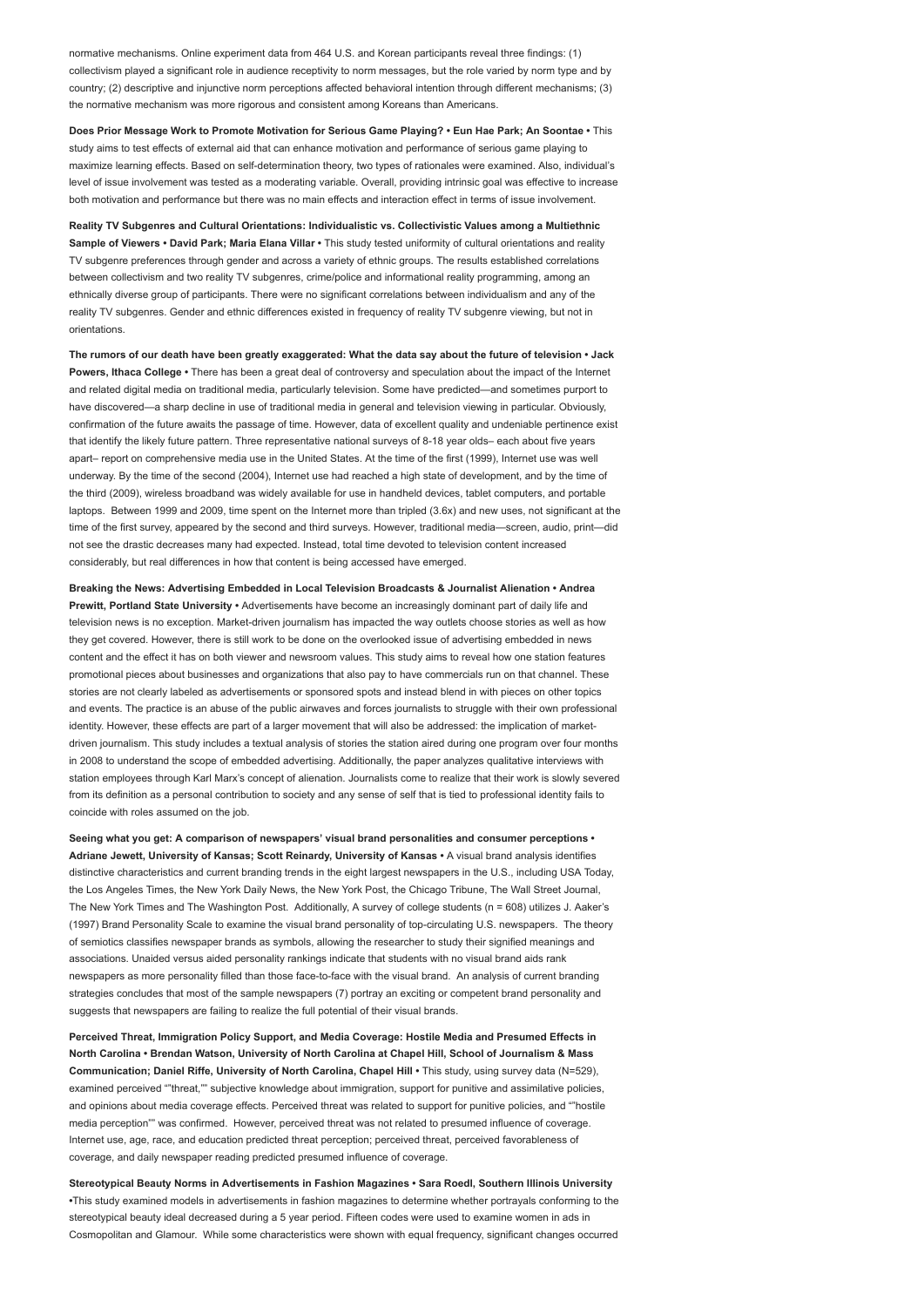in ethnicity, skin tone, hair length, and age, indicating an increase in the portrayal of multi-ethnic women and women over the age of 30.

What Makes Young Adults Care to Read Online Health Messages? Efficacy and Exemplar Impacts on Message Perceptions and Selective Exposure • Silvia Knobloch-Westerwick; Melanie Sarge, The Ohio State University •Avoidance of health information presents a paramount challenge to health communication campaigns. Drawing on social-cognitive theory and exemplification theory, two studies examined how efficacy and exemplification as message characteristics influence young adults' selective exposure and perceptions of health messages. Participants (n = 258) browsed an online magazine, with news leads varying by efficacy and exemplification, while selective exposure was unobtrusively logged. Participants generally preferred exemplar information. Men favored 'low efficacy, exemplar' messages; women avoided 'high efficacy, base-rate' messages. A second experiment (n = 111) examined how efficacy and exemplification affected message perceptions and found neither influenced relevance perceptions but both affected perceived message intent. Results suggest a trade-off of using persuasive elements in health campaigns, as they may reduce exposure.

The Ku Klux Klan's right-wing appeal: An examination of today's more mainstream KKK • Andrew Selepak, The University of Florida; john SUTHERLAND, uf dept of adv • The purpose of this study was to explore the relationships among political orientation and fundamental Christian beliefs and agreement with Ku Klux Klan ideology. Results suggest political orientation and Christian fundamental beliefs are significantly related, but not as strong as expected, to agreement with Klan values. These findings support the notion the Klan is taking steps to rebrand its image into a more mainstream organization with an ideology similar to white, religious and political conservatives.

Examining Persuasion Appeals and Substance Featured in Antismoking and Antidrug Advertisements in Social Marketing Campaigns • Drew Shade, Penn State University; Robert Magee, Virginia Tech; Erin Cooper, The Johns Hopkins Institutions; Sarah Long, O'Keeffe & Company • Due to continuing debate regarding the best ways to use mass media to discourage youth marijuana and tobacco use, social marketing campaigns must examine which persuasion appeals will be most effective in changing young adults' attitudes and behavior. Although the effects of fear appeals have been well documented, much less is known about the impact of humor and shock appeals. The effectiveness of these appeals was tested in a factorial experiment ( $N = 209$ ) with persuasion appeal (fear vs. shock vs. humor) and substance featured (tobacco vs. marijuana) as factors. Findings revealed that the appeals had differing effects and that the success of any given appeal also depended on the substance with which the appeal was used.

The Use of Blogging as Online Grassroots Activism: Analysis of Blogs in the Scott Sisters Case • Thomas Broadus, University of Southern Mississippi; Melody Fisher, University of Southern Mississippi; Riva Teague, University of Southern Mississippi; Jae-Hwa Shin, University of Southern Mississippi • This study uses content analysis to examine the presence, involvement and mobilization of blogs in the case of Gladys and Jamie Scott, two sisters from Mississippi who received double life sentences for an armed robbery they say they did not commit. This study is significant because it examines how activists used blogs to publicize the Scott sisters" case to push for their early release from prison, which the governor granted after nearly 17 years. Blog posts and comments are analyzed and compared in terms of theme, frame, emotion, language and message. Results show that about half the blogs were administered by African Americans. Blog posts primarily provided case background and were predominantly oriented in the direction of personal and political content. The dominant theme was fact-based for blog posts and valuebased for comments. The blog posts and comments both employed an episodic dominant frame, diagnostic language and neutral emotions. The findings support similar research that shows most bloggers tend to provide information rather than push their readers to take action.

Teaching Millennials to Engage THE Environment instead of THEIR Environment: A Pedagogical Analysis • Rick Stevens, University of Colorado Boulder; Deserai Crow, University of Colorado Boulder • This paper examines the difficulty in teaching contemporary students of journalism (those in the much-discussed Millennial Generation) to cover complex topics like science and environmental reporting. After examining contemporary literature, the authors subjected 120 undergraduate students to a strategy that combined visual representations of abstract concepts, media texts and experiential peer interactions with positive outcomes on comprehension and demonstrations of critical analysis.

Evolutionary Psychology, Social Emotions and Social Networking Sites — An Integrative Model • Sandra Suran; Gary Pettey; Cheryl Bracken; Robert Whitbred • This exploratory research employed an Evolutionary Psychology (EP) perspective whereby the human mind is viewed through the lens of the physiological and psychological mechanisms that created the developmental programs we use today (Cosmides & Tooby, 1992). This theoretical framework was used to study the relationship between human behavior, the state of alienation, and Social Networking Sites (SNS). Based on survey data from college students, there seemed to be a relationship between alienation and SNS. Alienation dimensions were highest among those who had the lowest amount of contacts on SNS. The findings from this study will add to the body of knowledge on Computer Mediated Communication (CMC) as well as afford an opportunity for further research in understanding human behavior engaged in SNS through the viewpoint of Evolutionary Psychology.

The Concept Of Online Image Of A Brand And Its Application To Nation Brands • Giorgi Topouria, University of Missouri-Columbia School of Journalism • Unlike traditional media, Internet, which is a dynamic global information system, is no longer just communication channel, but environment into which human communication and interactions are moving, and where these interactions leave tangible trace, forever changing the environment itself and parties involved. Under these circumstances, the concept of brand acquires new momentum and special importance, especially for nations. With globalization and IT revolution, countries have become increasingly aware of their image internally and internationally. The concept of brand has strong connection to reputation and image of a country which is becoming increasingly important in world where everything is interconnected. Many countries adopted approach that looks at nations as brands and started managing their country's image based on branding methods and practices developed within advertising, marketing and PR fields. This approach has become known as nation branding. Based on Chaffee's